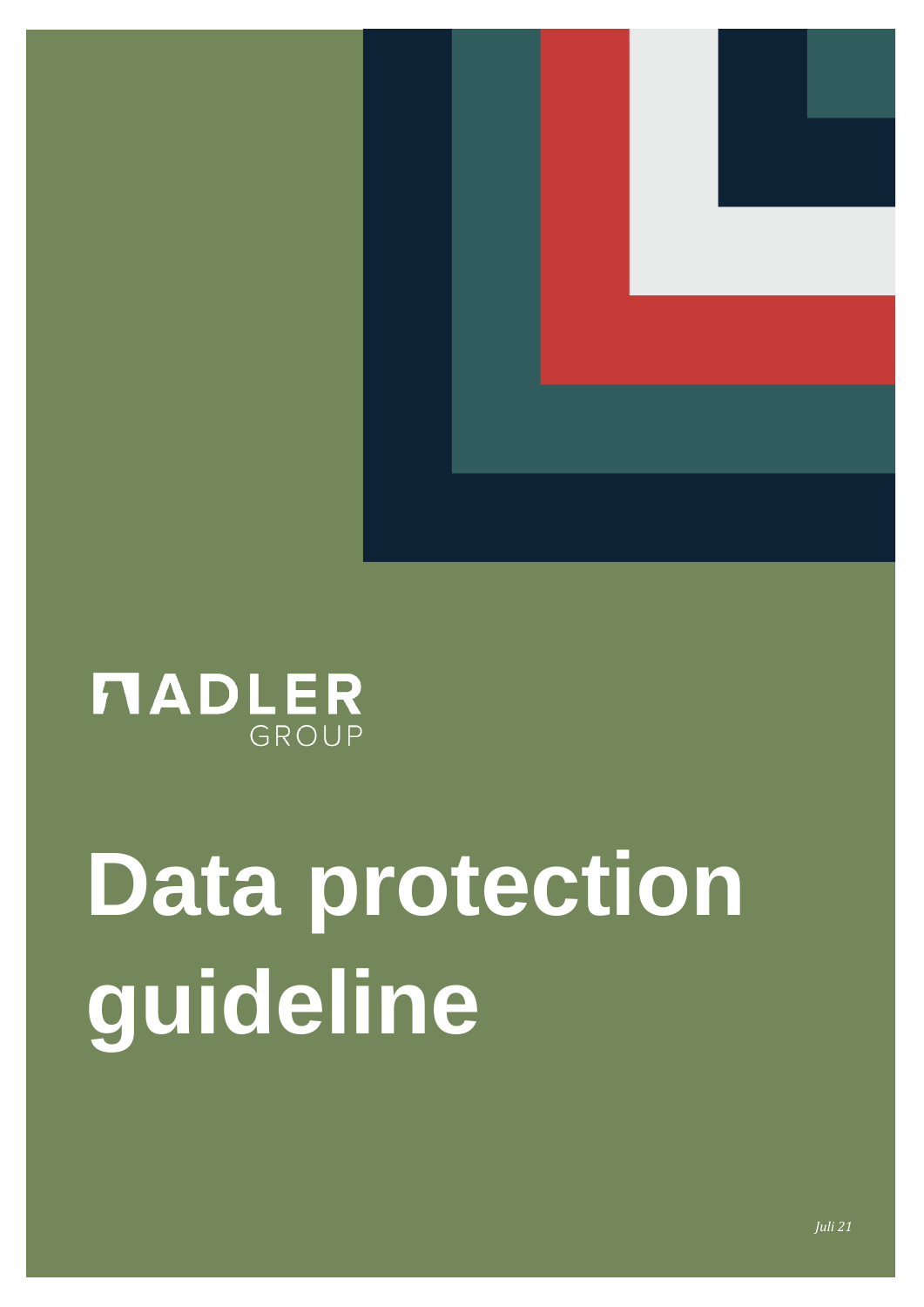

### Inhalt

| 2.  |     |                                                                            |  |
|-----|-----|----------------------------------------------------------------------------|--|
| 3.  |     |                                                                            |  |
|     | 3.1 |                                                                            |  |
|     | 3.2 |                                                                            |  |
| 3.3 |     |                                                                            |  |
|     | 3.4 |                                                                            |  |
|     | 3.5 |                                                                            |  |
|     | 3.6 |                                                                            |  |
|     | 3.7 |                                                                            |  |
| 3.8 |     |                                                                            |  |
|     | 3.9 |                                                                            |  |
| 4.  |     |                                                                            |  |
| 5.  |     |                                                                            |  |
| 6.  |     | Individual responsibilities for ensuring compliance with data protection 6 |  |
|     |     |                                                                            |  |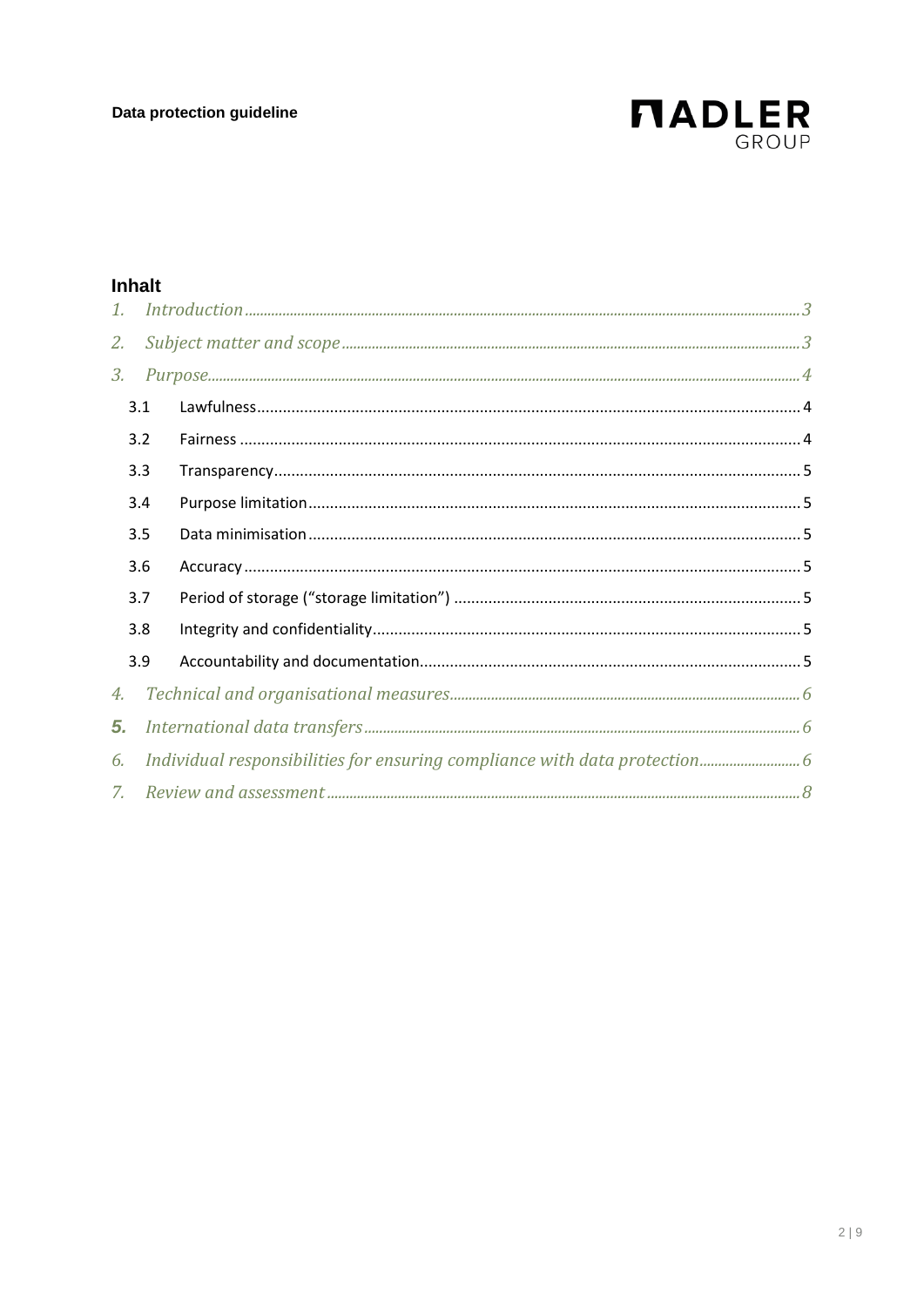

## <span id="page-2-0"></span>*1. Introduction*

As a dynamically growing, listed company, we process a large amount of personal data in order to perform our tasks and meet our duties to our tenants,\* customers, employees, shareholders, business partners, service providers, public authorities and other third parties. Personal data is all information that relates to an identified or identifiable natural person. We process data in different categories and with different requirements for protection. Data that requires a high level of protection includes medical data, the racial or ethnic origin of a natural person, membership of a trade union as well as political opinions within the meaning of Article 9(1) of the General Data Protection Regulation (GDPR). The Adler GROUP does not generally process any data of its tenants that requires a high level of protection. Some of this data does, however, have to be recorded for employees for reasons relating to labour law. The protection of personal data consequently plays an important role at our company. This guideline sets out to present a clear overview of the purposes and principles, the organisation and also the responsibilities of data protection in our company.

## <span id="page-2-1"></span>*2. Subject matter and scope*

This guideline applies to the Adler Group and covers all locations and companies of the group. It requires all employees to comply with the duties laid down here in the processing of personal data and applies as a supplement to related obligations in their employment contracts. Processing means any operation or set of operations which is performed upon personal data, whether or not by automatic means, such as collection, recording, organisation, structuring, storage, adaptation or alteration, retrieval, consultation, use, disclosure by transmission, dissemination or otherwise making available, alignment or combination, blocking, erasure or destruction.

This guideline applies to each form of processing of personal data that is subject to the applicable legislation. It is mandatory and has to be complied with, and it applies without exception to all employees, executives, apprentices, temporary staff, trainees and freelancers of the Adler Group who process personal data.

The Adler GROUP abides by all applicable legislation. If relevant laws stipulate a higher level of protection than indicated in this guideline, the Adler Group complies with this higher level of protection.

Should Adler Group companies or organisational units have issued supplementary data protection guidelines, there must be no contradiction to the provisions of this guideline. If they do so, the provisions of this guideline are authoritative.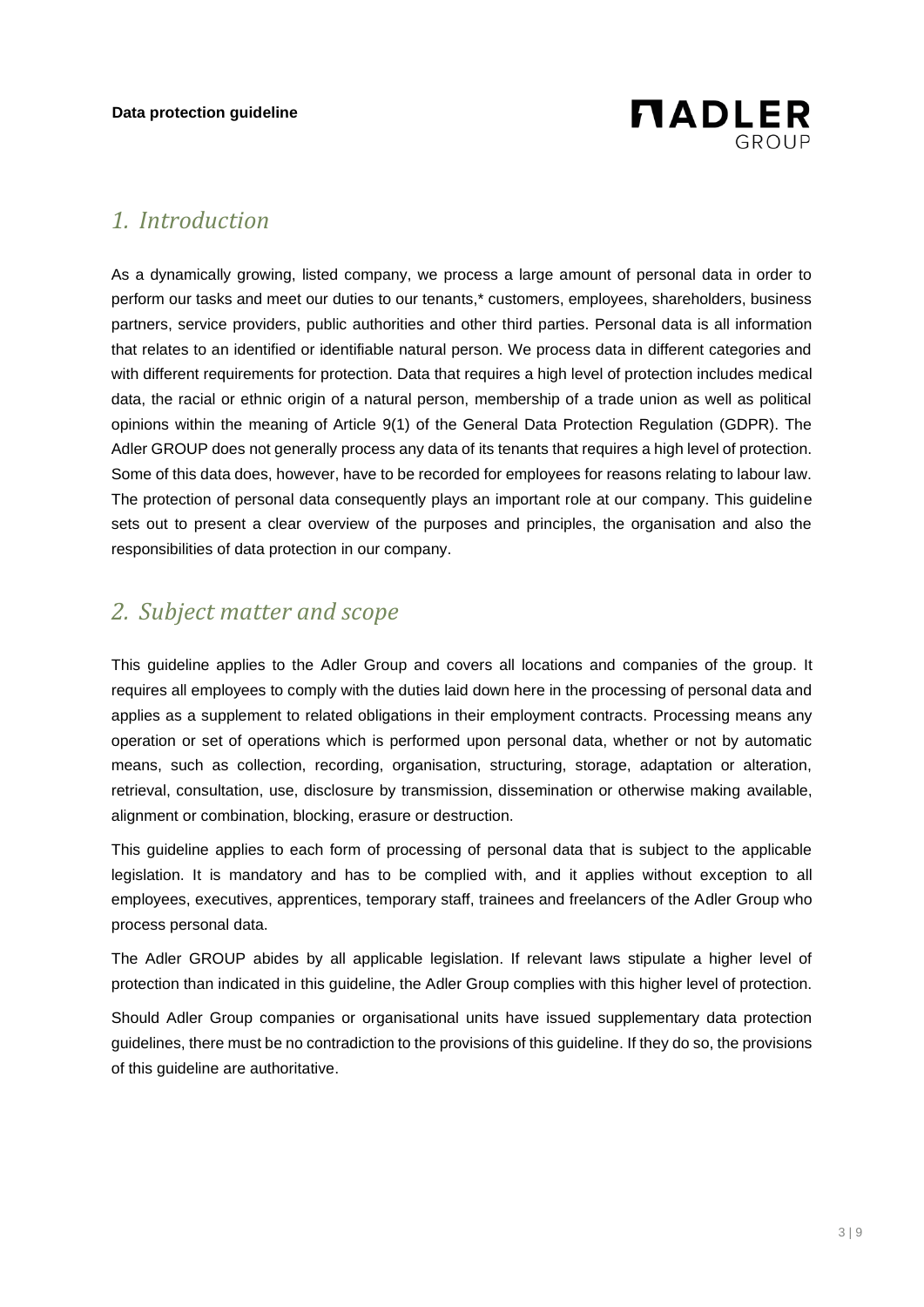

## <span id="page-3-0"></span>*3. Purpose*

The purpose of this guideline is to implement data protection safeguards in the company and to guarantees these to contractual partners and employees. Ensuring that data is protected forms the foundation for business relationships based on trust. This purpose of this guideline is to inform you as an employee of the duties to which the Adler Group and thus also you are subject under data protection law.

The data protection policy of the Adler Group is based on the following principles:

**Data security is everyone's responsibility.** Maintaining effective and efficient data protection requires a proactive approach to issues of data protection and data security from all of us. All employees of the Adler Group have the responsibility to comply with the data protection guidelines and procedures of the Adler Group and to report breaches to the relevant supervisor, the data protection team and the data protection officer.

**Data protection applies everywhere.** The Adler Group endeavours to guarantee an appropriate and proportionate level of data protection awareness, e.g. by trainings, and data security measures throughout the entire organisation and infrastructure. Data protection and data security are top priorities at our company in every respect.

**Data protection enables business success.** Secure data protection concepts and measures that are implemented proactively and continually updated create an effective distinguishing feature for the Adler Group on the market. Data protection has a direct influence on our success and is therefore of utmost importance to us.

The implementation of the objectives and principles of the GDPR requires a systematic approach that makes a continual improvement process necessary. The aim of the continual improvement process is to improve and optimise the data processing. Deficiencies and vulnerabilities are systematically identified and remedied.

To this end, the following principles within the meaning of Article 5 GDPR are taken into consideration at all stages of the data processing:

#### <span id="page-3-1"></span>**3.1 Lawfulness**

Personal data must be collected and processed lawfully. The principle that the processing of personal data is prohibited unless permission has been granted applies in general. This means **that any processing of personal data is prohibited in principle** unless there is a legal basis permitting the specific data processing. The relevant legal bases for the processing activities in question are recorded at the Adler Group in the directory of processing activities.

#### <span id="page-3-2"></span>**3.2 Fairness**

Personal data must be processed in such a way as is required by fair and traditional practice.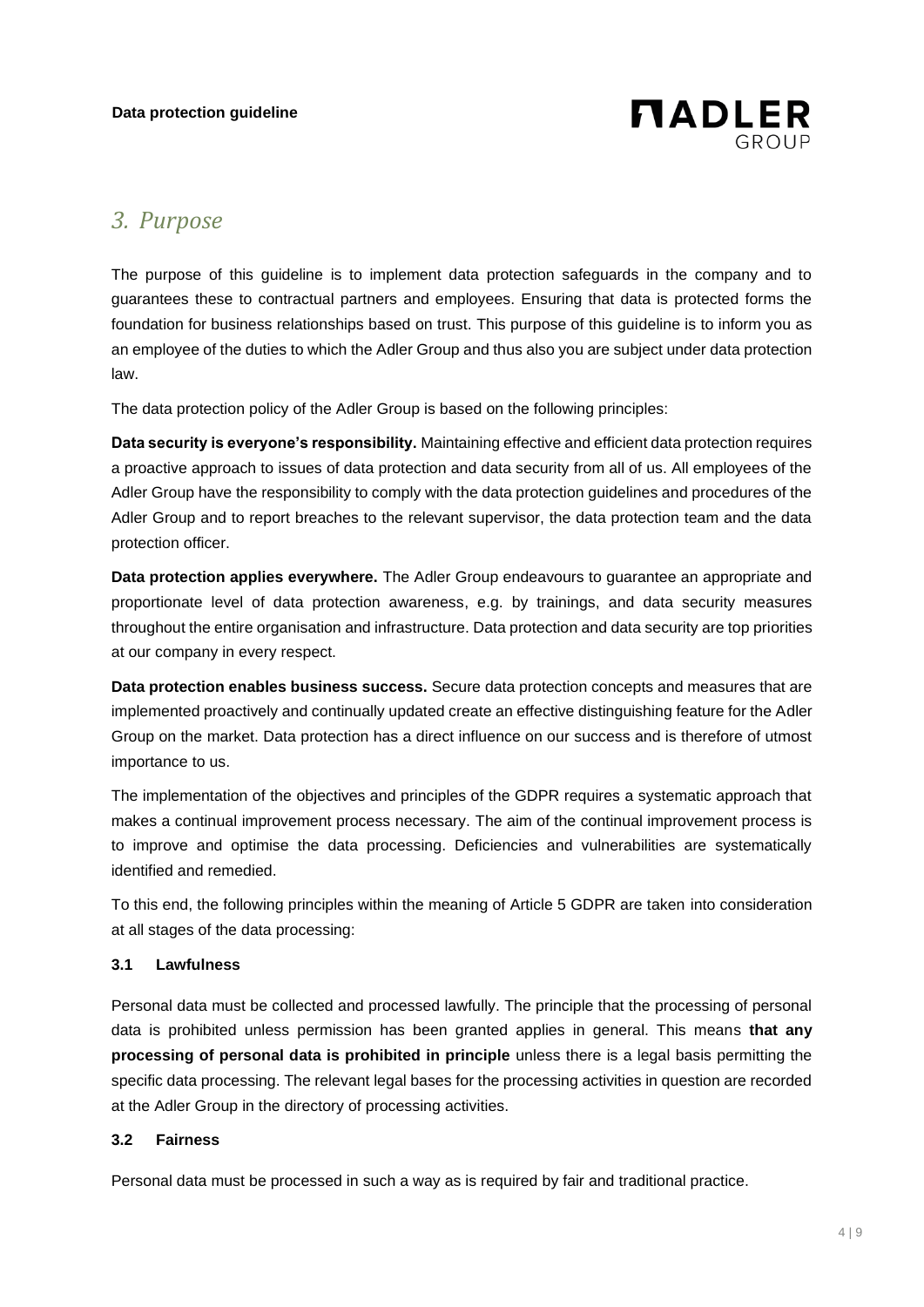

#### <span id="page-4-0"></span>**3.3 Transparency**

The data subjects must be informed to the processing of their personal data within the meaning of Articles 13 and 14 GDPR. If the data is collected directly from the data subject, the data subject must be provided with comprehensive information at the time the data is obtained in accordance with Article 13 GDPR. If the data is not obtained from the data subject themselves, they must be informed of this within a reasonable period after the personal data has been obtained in accordance with Article 14 GDPR. The period is regarded as reasonable if it is commensurate with the specific circumstances. The calculation here will generally depend on the individual case.

#### <span id="page-4-1"></span>**3.4 Purpose limitation**

Personal data may be processed only for the purposes that have been defined and notified to the data subject before the data is collected. Subsequent changes to the processing purposes are possible only if they are justified. Furthermore, the data subject has to be informed of any changes to the purpose.

#### <span id="page-4-2"></span>**3.5 Data minimisation**

Before the data is processed, an examination must be carried out to check whether and to what extent this is necessary in order to achieve the purpose pursued by the processing. Personal data may not be stored and retained for potential future purposes, unless this provided for by statutory regulations or has been explicitly permitted by the data subject.

#### <span id="page-4-3"></span>**3.6 Accuracy**

When personal data is stored, it must be accurate, complete and up to date. Furthermore, reasonable steps must be taken to ensure that inaccurate, incomplete and old data is erased, rectified or updated.

#### <span id="page-4-4"></span>**3.7 Period of storage ("storage limitation")**

Personal data that is no longer required after statutory retention periods have expired or the need to keep it has lapsed must be erased without delay.

#### <span id="page-4-5"></span>**3.8 Integrity and confidentiality**

Personal data must be handled in strict confidence and secured by appropriate technical and organisational measures against unauthorised access, unlawful processing, manipulation and disclosure as well as loss. The Adler Group takes into consideration and documents the data protection principles of privacy by design and privacy by default in the development and design phase before data processing operations are implemented.

#### <span id="page-4-6"></span>**3.9 Accountability and documentation**

As the controller responsible for the data processing, the Adler Group must be able to demonstrate that it complies with the purposes and principles of the GDPR in accordance with Article 5(1) of the regulation.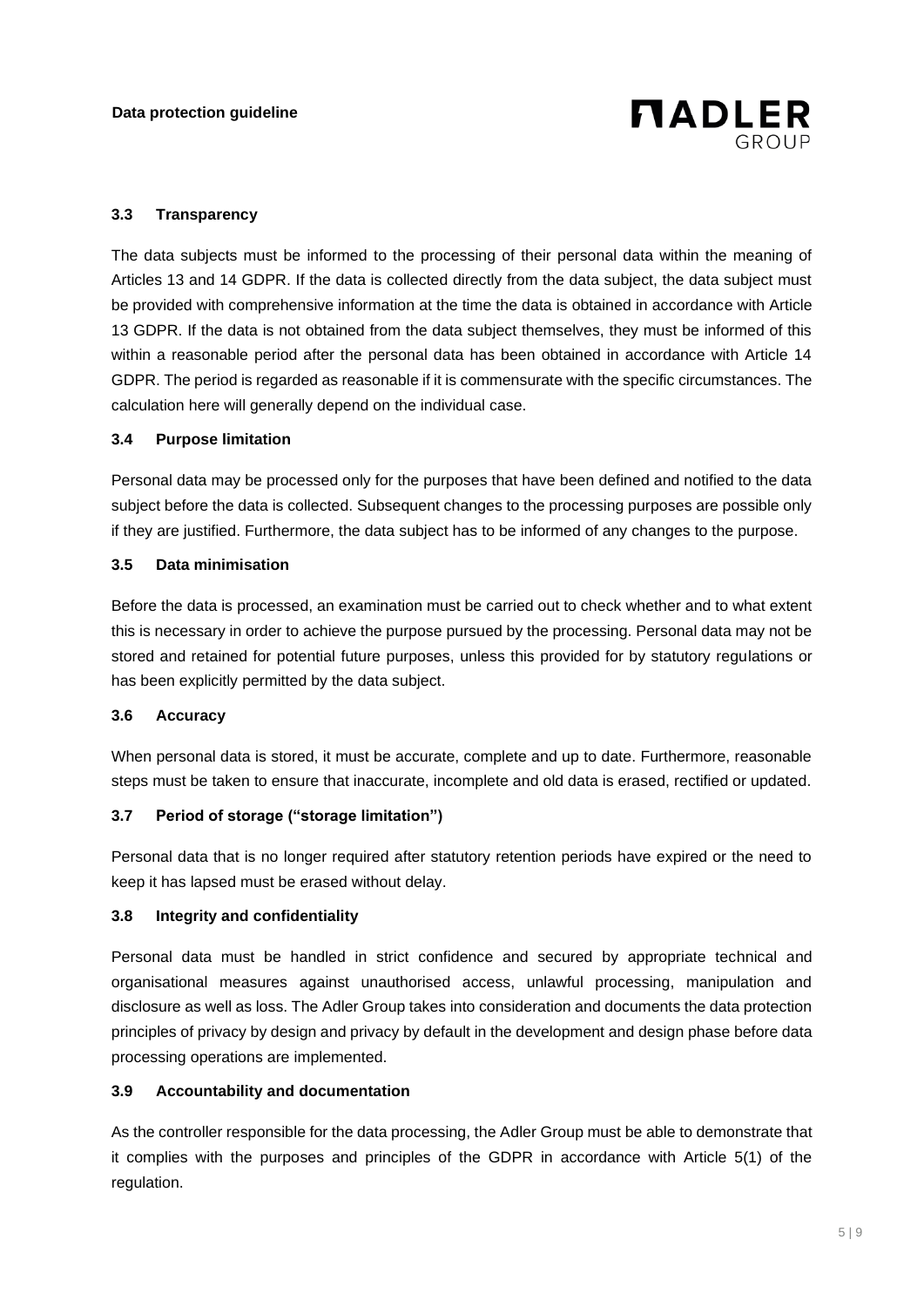

This includes documenting the processing activities by recording the procedure in the directory of processing activities as well as fulfilling the requirement to provide the data subject with information in accordance with Articles 13 and 14 GDPR. Furthermore, a deadline for erasing data has to be defined and adhered to.

The responsibilities as well as the authorisations have to be clearly defined in advance when the processing activity is prepared. The competent employees have to be appropriately trained and their awareness raised with regard to data protection.

## <span id="page-5-0"></span>*4. Technical and organisational measures*

The measures to implement this guideline are carried out in the form of technical and organisational measures. These also include policies, company regulations/guidelines and operating instructions. These have to be followed by the employees so that the requirements of data protection law can be successfully implemented at all levels of the Adler Group.

## <span id="page-5-1"></span>*5. International data transfers*

The Adler Group will forward or disclose personal data to companies in countries outside the European Economic Area, including the subsidiaries of the Adler Group, only if it is ensured that the personal data can be appropriately protected there. To this end, the data protection team defines categories of permitted data transfers in co-operation with the external data protection officer and will define compliant methods for new transfers when necessary.

## <span id="page-5-2"></span>*6. Individual responsibilities for ensuring compliance with data protection*

As the **controller** within the meaning of Article 4(7) GDPR, the Adler Group is required to pay attention to and comply with data protection requirements.

The Adler Group has appointed an external **data protection officer** in order to fulfil this obligation. The external data protection officer is the point of contact for the topic of data protection and for all related issues. They play an advisory and monitoring role with regard to the processing of personal data in the Adler Group. Their duties and powers are clearly defined in the GDPR.

Within the company, the data protection officer is supported by a **data protection team, which is part of the Compliance & Risk Management division.** The data protection team is responsible for developing and addressing the necessary measures. It maintains a constant exchange of information with the data protection officer in order to guarantee a process of continual improvement. The data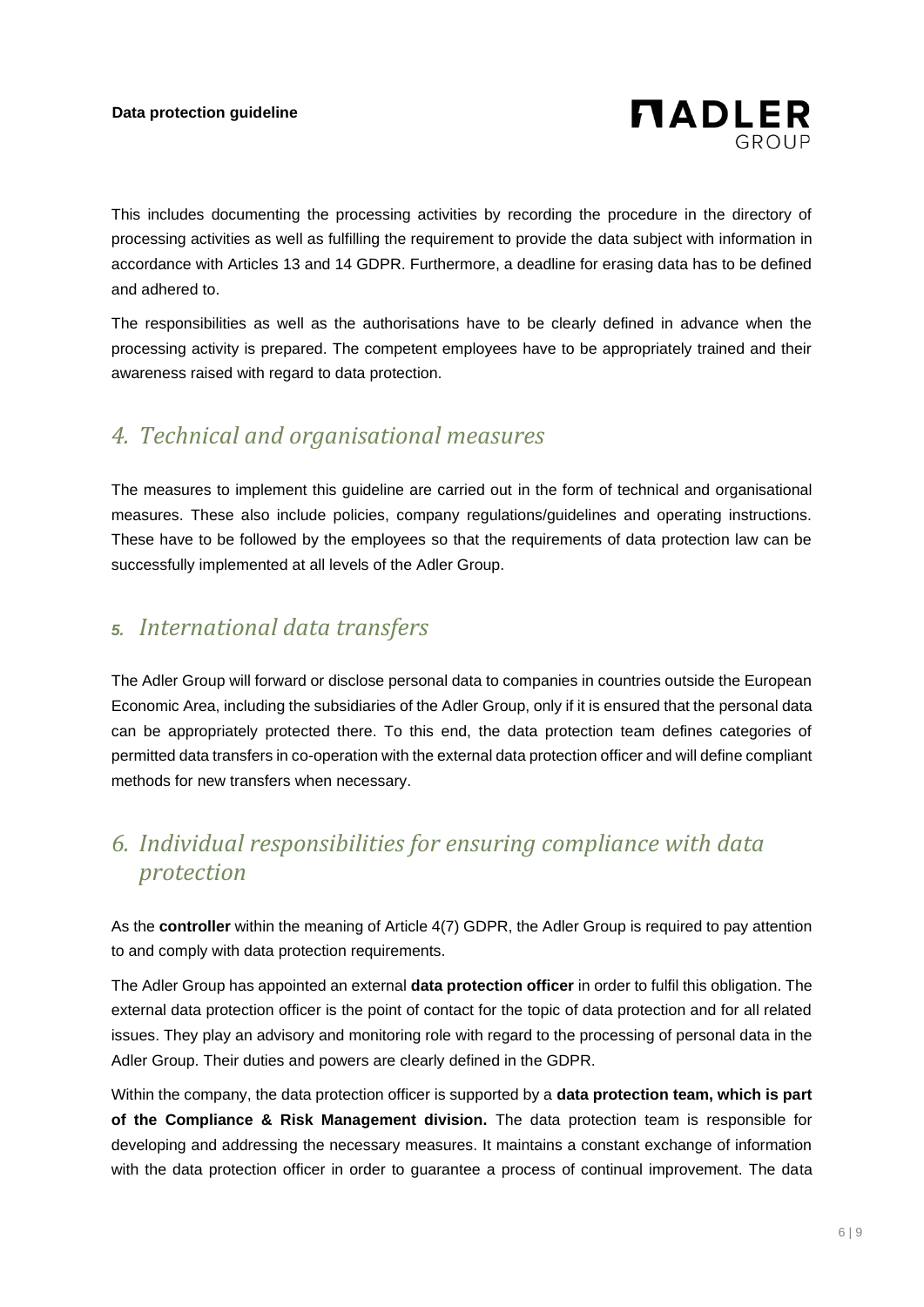#### **Data protection guideline**



protection team supports the data protection officer in implementing the requirements of data protection law in the company.

The **IT department** implements the guidelines and other requirements relating to data protection in its field of responsibility. Measures that have an impact on data protection are agreed with the data protection officer.

**All employees are required to comply with and to adhere to this guideline as well as other guidelines and instructions on data protection.**

Project managers must consult the data protection team in advance in all projects that have an impact on the processing of personal data in order to ensure that the regulations of data protection law are complied with. The data protection team attends to the issues and consults the data protection officer when necessary.

The data protection officer also has to be involved at an early stage in the planning and introduction of new processes where personal data will be processed. The same shall apply to changes to existing processes.

If external service providers and other contractors are commissioned to process data or the possibility exists that they will gain knowledge of personal data, they must be compelled by separate agreements to comply with the requirements relating to data protection. Consequently, the commissioned data processing contracts are entered into with all services providers that act as processors within the meaning of Article 28(1) GDPR. The Adler Group model contracts, which can be requested from the data protection team, have to use for these purposes. In cases in which commissioned data processing contract forms of external service providers are to be used, these must be forwarded to the data protection team for review before they are signed.

In order to guarantee data protection in the company, incidents in the area of data protection must be reported to the data protection officer and the data protection team by all employees **immediately they become aware of them**. The report must be sent to the e-mail address **[datenschutz@adler](mailto:datenschutz@adler-group.com)[group.com](mailto:datenschutz@adler-group.com)**. The IT department additionally has to be informed. You can find the contact details you need on the intranet. If possible, the form provided for this, which is also available on the intranet, should be used. The relevant supervisor must additionally be informed.

The data protection officer will forward the report to the company management if necessary. Depending on the nature of the data protection incident, a report may also have to be submitted to the competent data protection supervisory authority.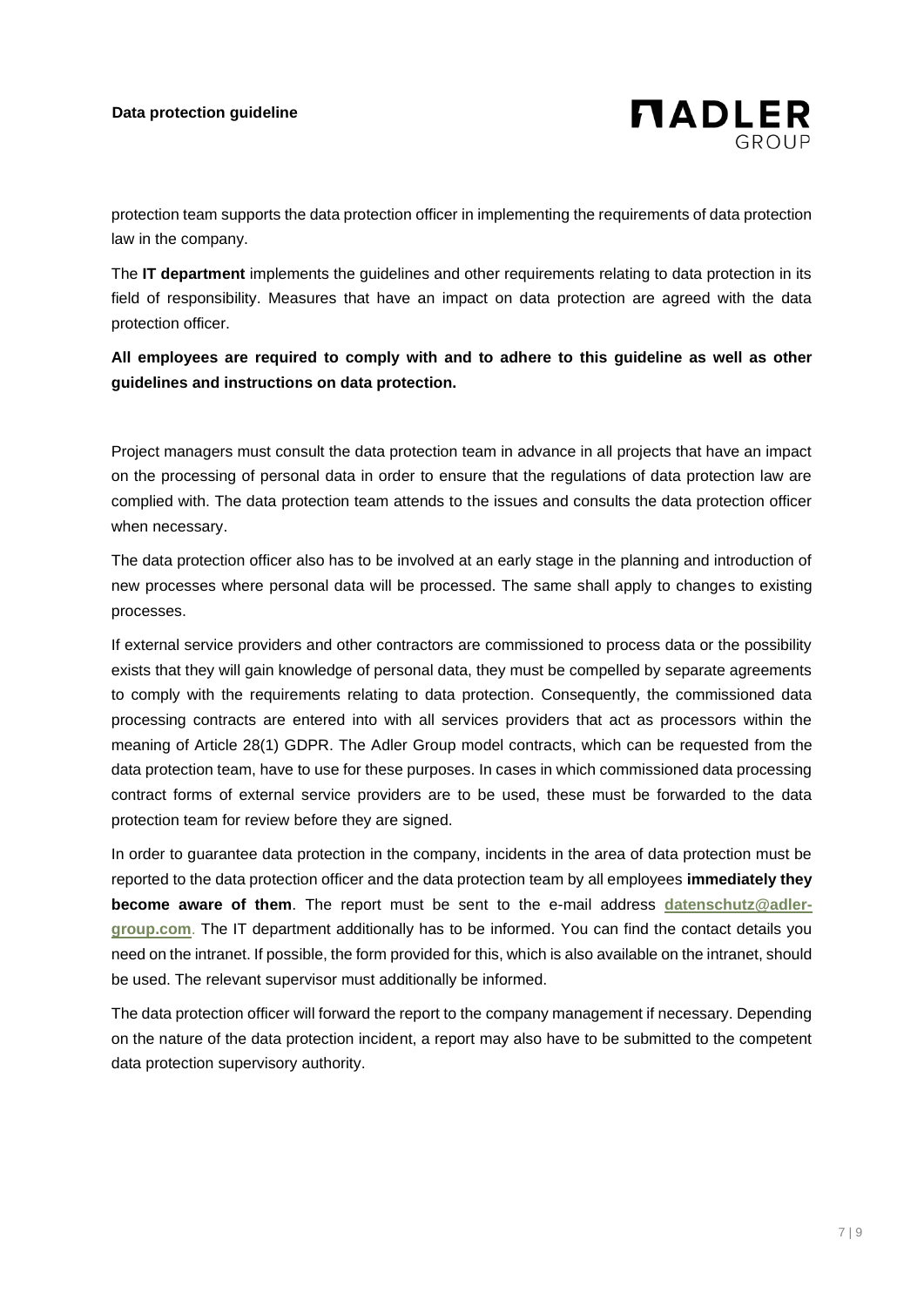

## <span id="page-7-0"></span>*7. Review and assessment*

All relevant data protection regulations of the GDPR and of the Bundesdatenschutzgesetz (BDSG – German Federal Data Protection Act) are taken into consideration when planning new processing activities. Furthermore, the lawfulness of the existing procedures for processing activities are reviewed on a regular basis. In addition to this, a data protection impact assessment can also be carried out, which can be used as a suitable means of analysing the risk of a procedure.

The purpose, the legal basis and also the recipients are ascertained before personal data is processed. It must furthermore be established whether the data processing is to be carried out with the support of a processor. If the need to involve a processor is confirmed, a commissioned data processing contract must be entered into with the service provider in question.

The data processing procedure is reviewed and assessed after the processing operation has been implemented. In particular, the effectiveness of the technical and organisational measures that have been implemented is to be assessed. This can be done through internal audits as well as by external reviews. Furthermore, the processors engaged must be subjected to regular reviews to ensure that they are complying with the requirements of data protection. A report can additionally be obtained from the data protection officer for documentation purposes once every calendar year.

Berlin, February 2021

\* To make it easier to read, third person plural pronouns are used throughout this guideline. They refer to all genders as a matter of course.

#### **Annexes**

The accompanying regulations and guidelines include:

• Guideline on data protection incidents

\_\_\_\_\_\_\_\_\_\_\_\_\_\_\_\_\_\_\_\_\_\_\_\_\_\_\_\_\_\_\_\_\_\_\_\_\_\_\_\_

- Guideline on handling requests for information from third parties
- Guideline on data protection during mobile work
- Guideline on the rights of data subjects
- Guideline on the private use of software and hardware
- Guideline on handling data and IT systems